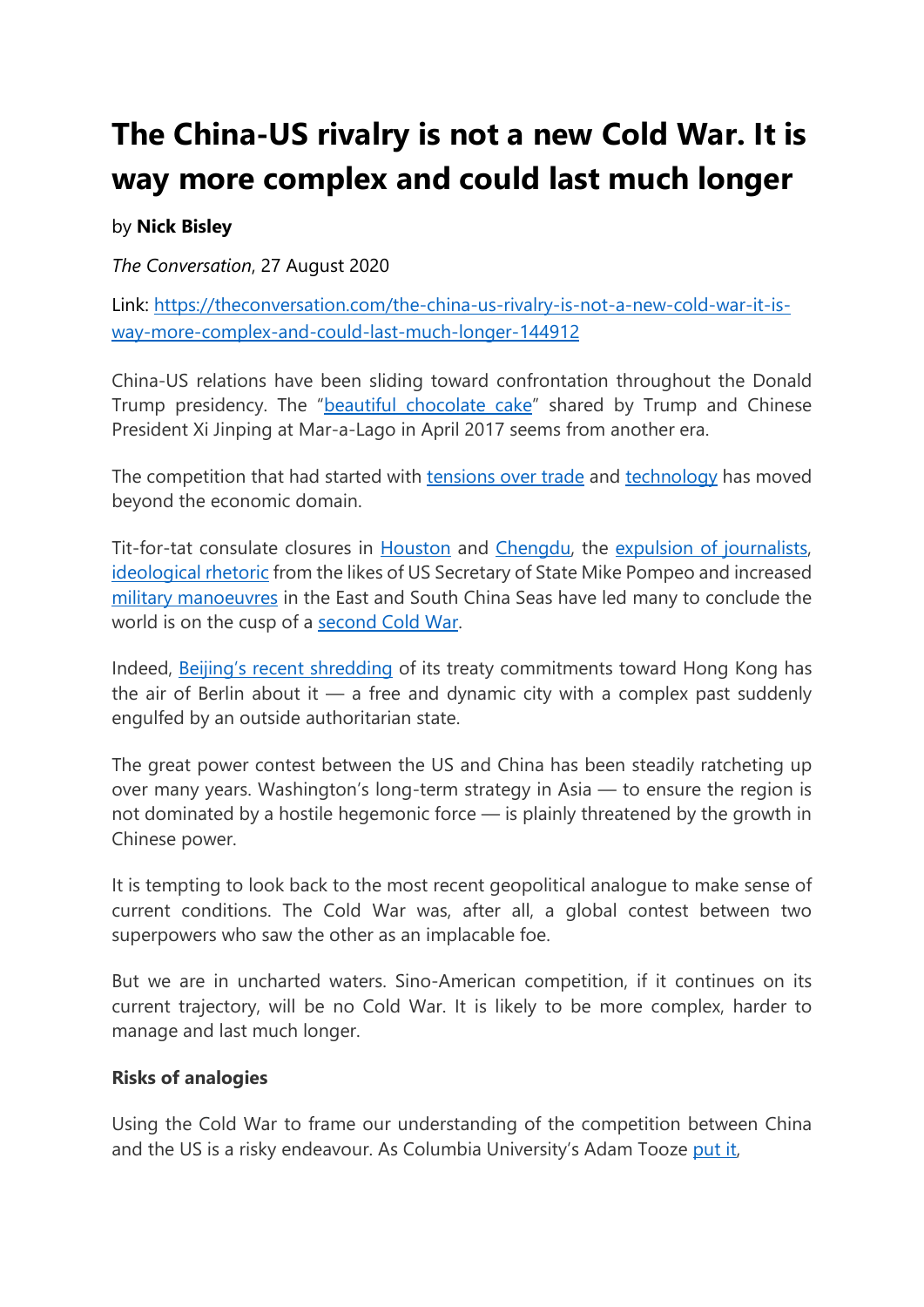*For Americans, part of the appeal of allusions to Cold War 2.0 is that they think they know how the first one ended.*

An overconfident reading of the past is accelerating the drive to confrontation in dangerous ways.

The point Tooze was hinting at is that the Cold War played out in different ways in both Asia and Europe. And crucially, in Asia, it ended in a much more ambivalent manner for the US and the West than many realise.

#### **Asia's Cold War**

While the Cold War was a global contest, its dynamics were starkly different in Asia and Europe.

Most obviously, the first three decades of the contest were anything but cold in Asia. Indeed, the label seems like a cruel joke for a region that experienced several largescale wars from the 1950s to the 1970s in Korea and Indochina, killing many millions of people. War and revolution was almost the norm.

Europe's Cold War, by contrast, was an extended high-tension period, but one that was thankfully free of bloodshed.

As in the second world war, the timing and location of the end of the Cold War in Asia was also very different from Europe.

In Asia, there was no Berlin Wall moment, no ["spring" tide of national liberation.](https://www.history.com/this-day-in-history/prague-spring-begins-in-czechoslovakia) Instead, the Cold War dynamics were subtly but significantly transformed in different places over different timeframes.

At one level, the Cold War ended in Asia in 1979 with the formal normalisation of relations between the US and China. This transformed the geopolitics of the region, at once marginalising the USSR, and establishing a four-decade period of great power amity between China and the US.

This, in turn, resulted in the greatest period of economic development in human history.

Elsewhere, however, the Cold War festered on long after the maps of Europe had changed. Korea remains divided and its border is among the most militarised parts of the planet. Taiwan's uncertain standing — a state in all but name — is likewise a legacy of the Cold War's early years.

But the most important difference between the two is that in Europe, communism was defeated.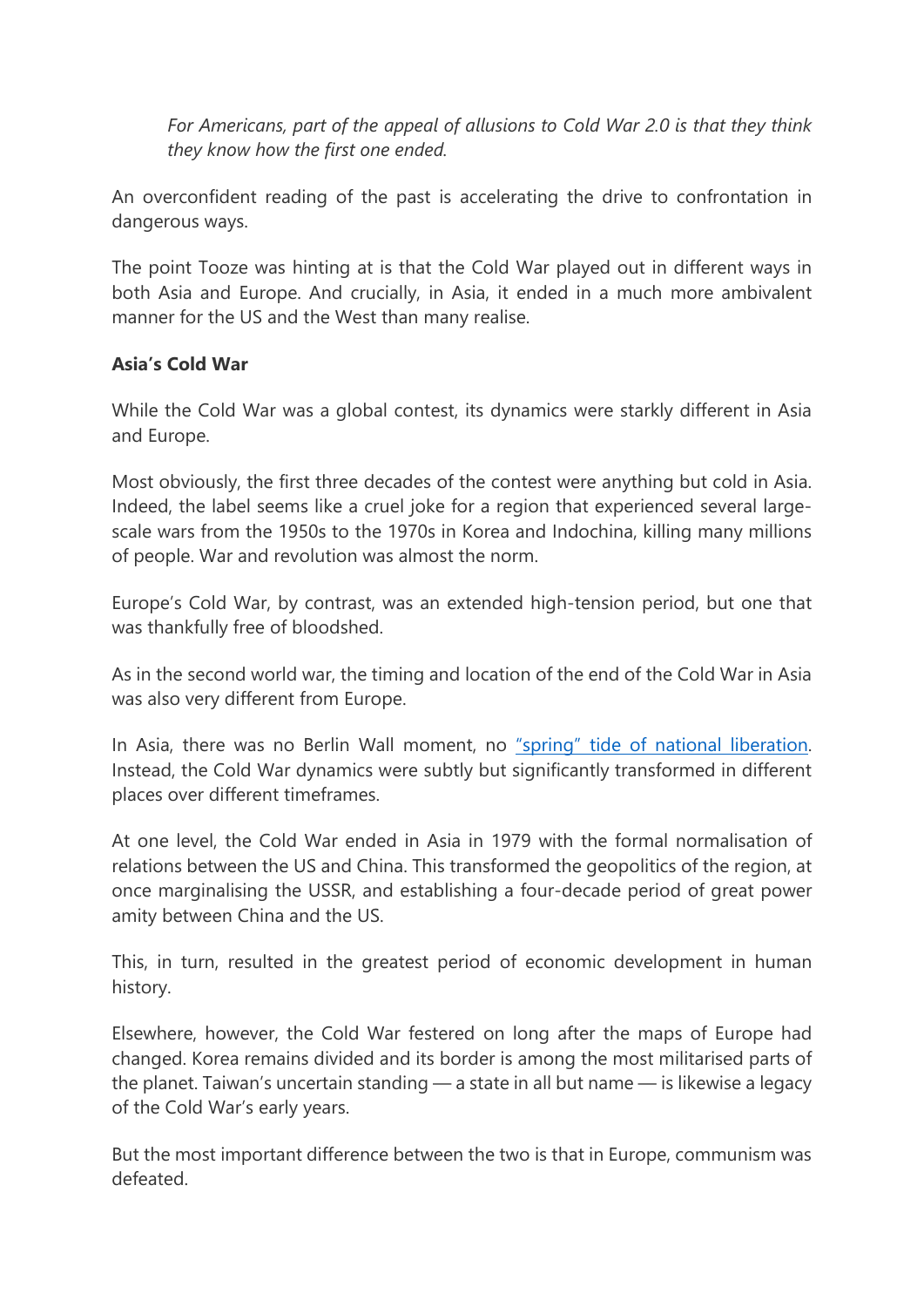In Asia, however, it lives on. The Chinese Communist Party has not gone the way of the Soviet Union; quite the contrary, it now oversees the world's second-largest economy, retains a high level of internal legitimacy and runs a country that is tightly connected with the rest of the world.

During the 1990s, Western scholars and politicians argued that [history had ended](https://www.jstor.org/stable/24027184?seq=1) and their liberal democratic model had vanquished all comers for all times.

The lesson for the world seemed to be that there was no option but to open their markets, liberalise their politics and free the animal spirits of their economies — or be left behind.

### **Could the West really win a Cold War redux?**

Even then, such claims seemed self-indulgent. But the risk we face today is that policymakers in Washington and elsewhere still believe in this premise: that a Cold War redux can be won by the same strategy and virtues that knocked the Soviet parrot off its perch.

The language of many in Washington and its allied capitals reflects this belief. The West is inherently superior in the organisation of its politics, economy and society, while China is a bundle of malign contradictions.

Squaring up to China in a full-spectrum competition should therefore be relatively easy. These Western leaders have the confidence of the sports fan watching a match they already know their team has won.

Beyond the fact that anyone who thinks the US model of politics and economics is particularly well-suited to the current moment is delusional, this outlook badly misunderstands the nature of the foe they have put in their geopolitical sights.

Perhaps the biggest failing of the Soviet Union was the communist party's ignorance about the nature of the economy it ran and the people it led. The PRC is perhaps the most internally fixated great power yet seen. Party elites are acutely aware of the strengths and weaknesses of the system they have built.

Without doubt, China has a long list of significant challenges, from environmental degradation to widespread corruption, but the party has proven extremely effective at overcoming its internal difficulties. Moreover, it has shown economic and geopolitical success does not require conformity to a liberal model.

#### **A serious challenge still unrealised**